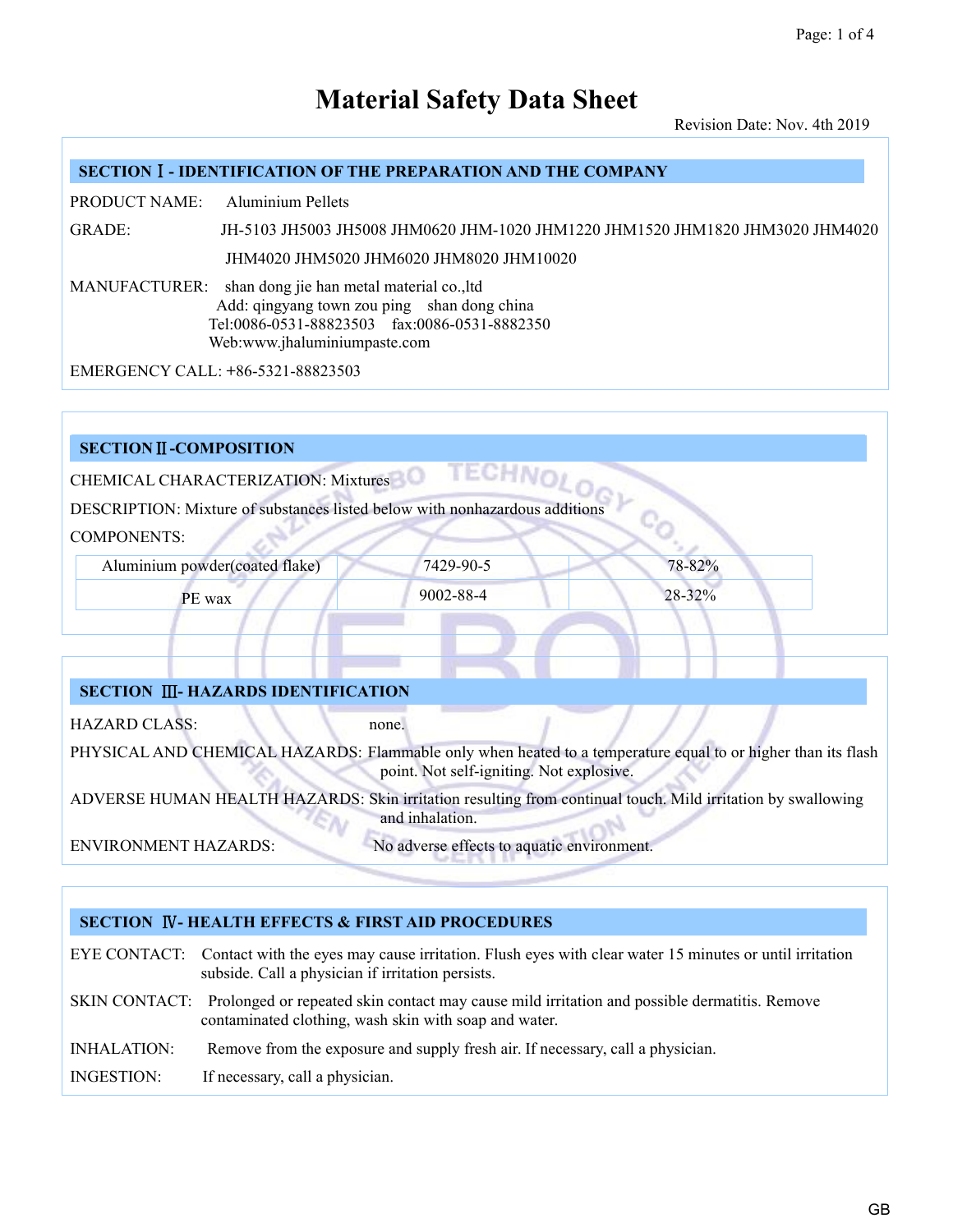Revision Date: Nov. 25th, 2017

## **SECTION V- FIRE FIGHTING METHOD & MEDIA**

EXTINGUISHING MEDIA: Dry sand. Special powder for metal fires. Do not use water.

PROTECTIVE EQUIPMENT: Wear fully protective suit.

Cover the fire with dry sand ormica powder and allow it to sit quietly until it has cooled. Refer to Part 4 for emergent cases if necessary.

#### **SECTION VI- ACCIDENTAL RELEASE MEASURES**:

When accidental spillage occurs, the paste can be swept up and absorbed with suitable fire fighting materials such as dry sand. Using non-sparking tools transfer spilled materials to a leak proof container. Person handling this shall be in proper personal protective equipment.

# **SECTION VII- HANDLING** & **STORAGE**

WASTE DISPOSAL METHOD: Dispose in approved chemical waste landfill.

HANDLING AND STORAGE METHODS:

In transferring aluminum paste, prevent formation of dust. Use non-sparking handling equipment. Aluminum paste stored in warehouses should be stored in original shipping containers and kept tightly sealed. Avoid contacting the aluminum paste with water. Store in a cool, dry location. Protect from heat, electrostatic charges, and ignition sources.

# **SECTION VIII- EXPOSURE CONTROLS / PERSONAL PROTECTION**

ENGINEERING MEASURE:

Local exhaust ventilation, explosion proof and avoid possible source of ignition and open lights.

 $EBO$ 

- PERSONAL PROTECTIVE EQUIPMENT:<br>RESPIRATORY: Use approved respirator RESPIRATORY: Use approved respirator
- EYE: Safety goggles

HAND: Chemical resistant gloves

SKIN AND BODY: Avoid constant contact and use protective cream when necessary

### **SECTION IX- CHEMICAL & PHYSICAL PROPERTIES**

PHYSICAL FORM: Pelletized COLOR: Silver grey ODOUR: Light special odor MELTING POINT (aluminium): undetermined BOILING POINT (aluminium): undetermined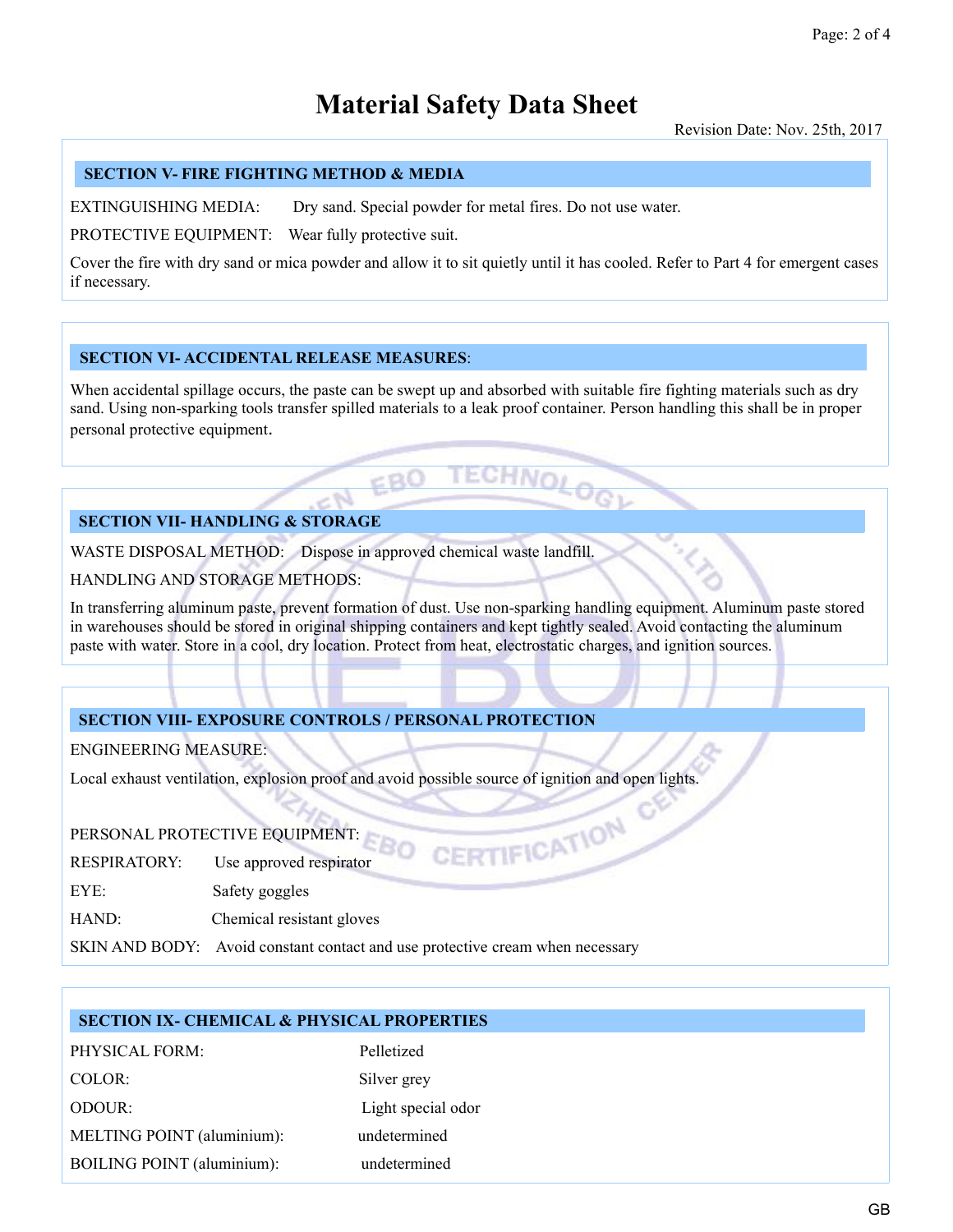Revision Date: Nov. 25th, 2017

EXPLOSION UPPER LIMIT % (V/V): undetermined

EXPLOSION BOTTOM LIMIT % (V/V): undetermined

FLASH POINT (PE wax): 40℃ (ASTM Designation: D93)

SOLUBILITY : insoluble in water

The product is not self-igniting and not explosive.

# **SECTION X- REACTIVITY**

STABILITY: Stable under normal storage conditions

CONDITIONS AND MATERIALS TO AVOID:

High temperatures, open flames, open light, water, acids, alkalis and strong oxidizing agents, and electric spark of static electricity.

# **SECTION XI- TOXICOLOGICAL INFORMATION**

Aluminum : No toxic effect

Polyethylene wax: Nontoxic

Refer to Part 4 for additional information.

# **SECTION XII- ECOLOGICAL INFORMATION**

BIODEGRADABILITY: No adverse effects to acute toxicity aquatic environment.

EB1

BIOACCUMULATION: It is estimated that no acute toxicity to aquatic organisms and no long-term adverse hazards to aquatic system.

# **SECTION XIII- DISPOSAL CONSIDERATION**

Dispose it using approved chemical waste company, complying with the local regulations. Do not allow product to reach sewage system.

# **SECTION XIIII- TRANSPORT INFORMATION**

GENERAL: Flammable only when heated to a temperature equal to or higher than its flash point. Not self-igniting. Not explosive.

PACKAGING METHOD: Packed with plastic bags inside iron drums

Transport the paste with care, avoiding direct sunlight and rain-water. Handling and precautionary measures are taken to comply with local regulations.